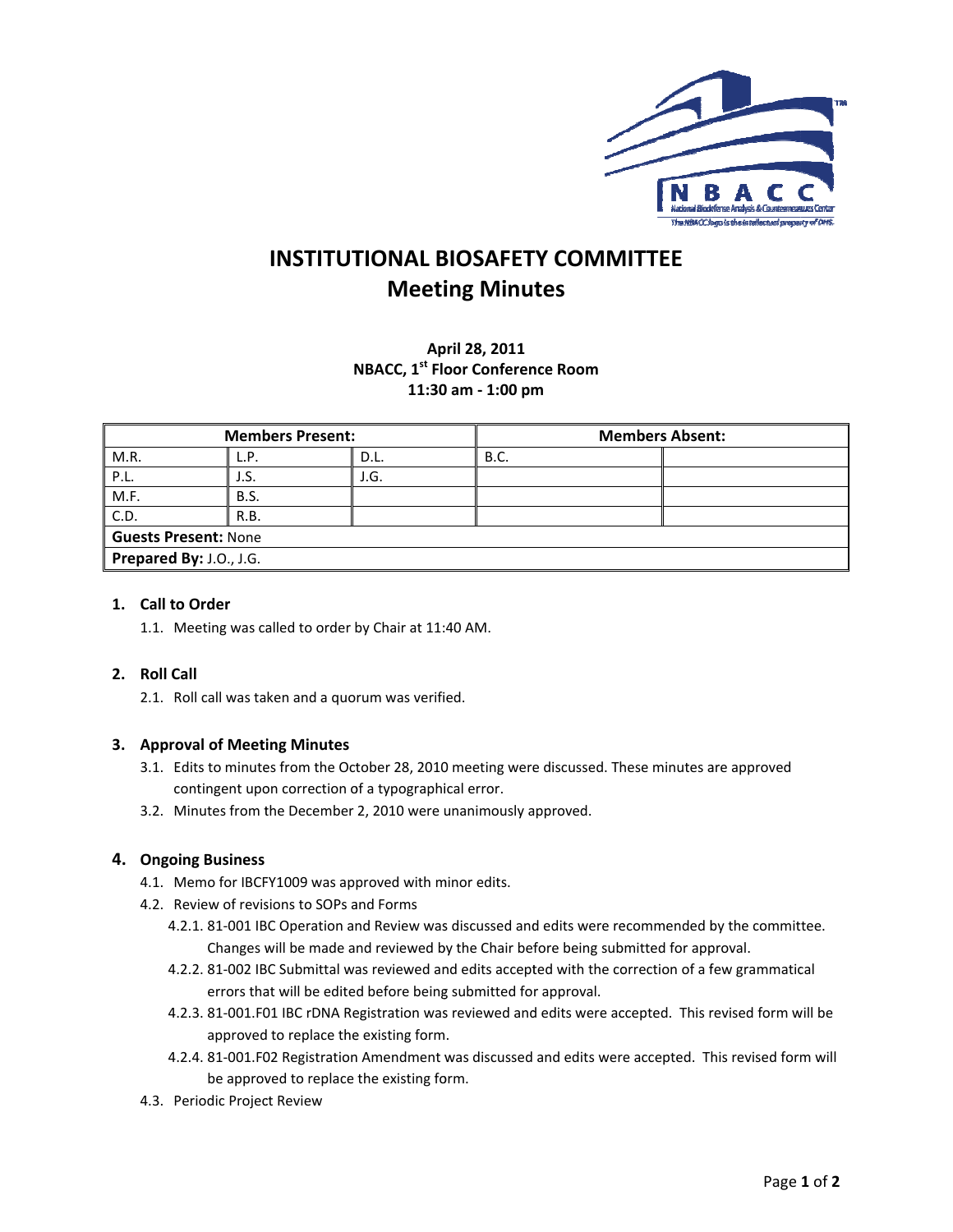- 4.3.1. After discussions and proposed processes of periodic project review/post approval monitoring, it was recommended that a subcommittee be formed to help facilitate further discussion of this procedure, which will then be brought back to the full committee. J.S., B.S., and R.B. volunteered for this subcommittee.
- 4.4. Review of the remaining NBACC Emergency Response SOP's will be moved to the next meeting for discussion due to time constraints.

### **5. New Business**

- 5.1. No new IBC Registrations submitted for review.
- 5.2. Exempt project, IBC11‐010, *Use of an avirulent Burkholderia pseudomallei strain as a surrogate BSL‐2 strain for capability establishment*, was submitted and this registration was reviewed and signed off by the Chair on 3/10/2011.
- 5.3. A minor amendment was submitted for IBCFY1005, *Molecular Biology Capability Expansion* and *Molecular Biology Casework*) and approved by the Vice Chair on 3/23/2011.

### **6. Training**

6.1. J.S. attended a meeting to review the Care and Use of Laboratory Animals section of the Laboratory Safety Monograph: A Supplement to the NIH Guidelines for Recombinant DNA Research. The table of contents of the document was distributed to the committee for awareness of the document.

### **7. Housekeeping Items**

7.1. Please use IBC Management Charge code for all activities.

### **8. Incidents**

8.1. No incidents have been reported.

### **9. Adjourn**

9.1. Meeting adjourned at 1:00 pm.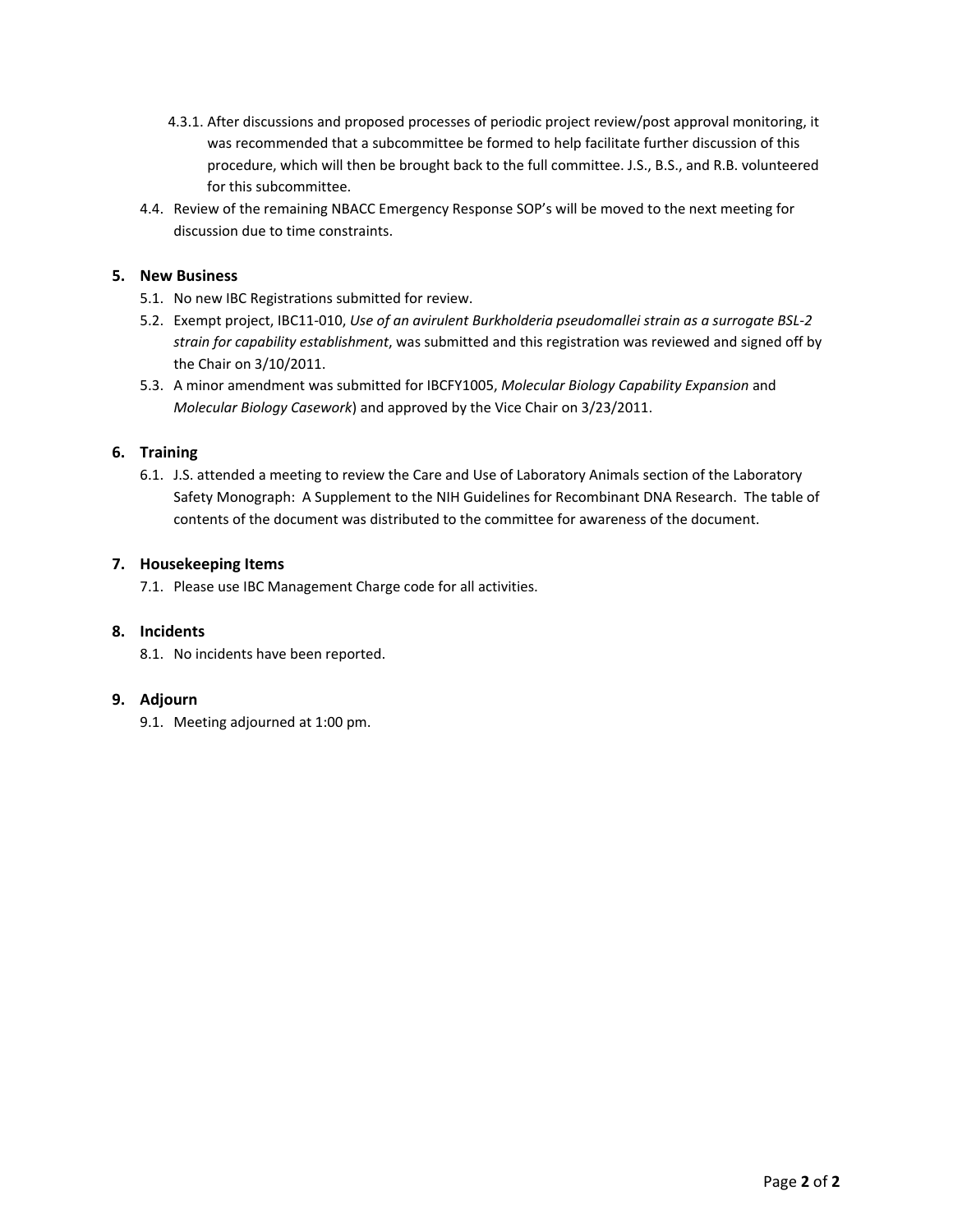

# **INSTITUTIONAL BIOSAFETY COMMITTEE Meeting Minutes**

### **July 28, 2011 NBACC 1st Floor Conference Room 11:30 am ‐ 1:00 pm**

| <b>Members Present:</b> |             |      | <b>Members Absent:</b> |  |  |  |  |
|-------------------------|-------------|------|------------------------|--|--|--|--|
| M.R.                    | L.P.        | D.S. | J.S.                   |  |  |  |  |
| P.L.                    | <b>B.C.</b> | J.G. |                        |  |  |  |  |
| N.B.                    | <b>B.S.</b> |      |                        |  |  |  |  |
| C.D.                    | R.B.        |      |                        |  |  |  |  |
| Guests Present: None    |             |      |                        |  |  |  |  |
| Prepared By: J.O., J.G. |             |      |                        |  |  |  |  |

### **1. Call to Order**

1.1. Meeting was called to order by Chair at 11:35 AM.

### **2. Roll Call**

2.1. New members were introduced, roll call was taken and a quorum was verified.

### **3. Approval of Meeting Minutes**

3.1. Minutes from the April 28, 2011 meeting were unanimously approved.

### **4. Ongoing Business**

- 4.1. NBACC Emergency Response SOPs review by IBC
	- 20-032 Medical Management Plan
		- o Approved with the minor edits that were previously incorporated.
	- 20-034 Biosafety Plan (FOUO)
		- o Motion made to approve; document approved by committee with minor revisions that will be provided to the Process Owner.
	- 53‐013 Incident Response Plan
		- o The Process Owner requested language suggestions for certain sections of this SOP; the committee discussed and language will be provided back to the Process owner.

### 4.2. Update on SOPs and Forms

- All forms are approved in Documentum.
- SOPs will be edited based upon feedback from this meeting.
- The committee agreed to use the draft termination form that was developed. The form will be finalized and all SOPs will be updated to reflect the new process.